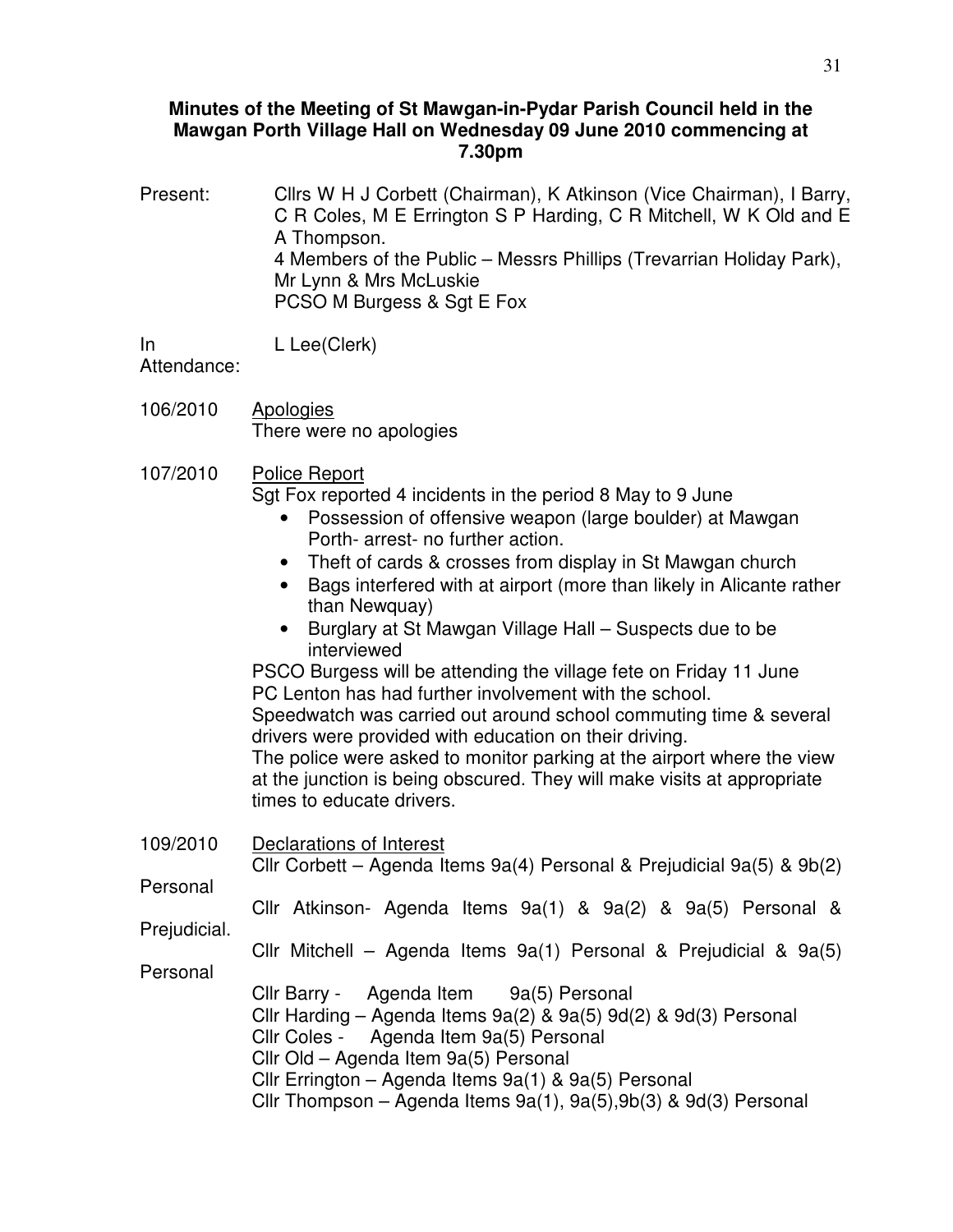110/2010 Public Session

Messrs Phillips spoke in support of their CLUED application.

 Mrs McLuskie reported a conversation between a planning officer and her husband which she felt to be unsatisfactory.

Mr Lynn disputed comments made by a parishioner at the May meeting in relation to parking arrangements at his property. He also produced photographs to support his planning application. The Chairman explained to M Lynn that, whilst he could address the Council during the public speaking period (which right he opted to exercise before the Council considered his planning application) he would not be able to speak once the Council's private debate on his application had commenced.

- 111/2010 Minutes of Meeting 12 May 2010 It was **RESOLVED** to accept the Minutes of the Annual Meeting of St Mawgan-in-Pydar Parish Council held on Wednesday 12 May 2010 at 7.30pm as a true record of the meeting and they were signed by the Chairman
- 112/2010 Minutes of Meeting 26 May 2010 **RESOLVED** the Minutes of the Annual Assembly held on Wednesday 26 May 2010 at 7.30pm be approved and signed as correct.

## Matters Arising

- 113/2010 Cllr Thompson reported that she had been unable to attend the meeting of Renewable & Low Carbon Energy in Cornwall Conference as she had been unable to obtain further information (104/2010)
- 114/2010 Appointment of Clerk to the Council **RESOLVED** that Mr L Lee be appointed as Clerk to the Council, retrospectively with effect from 01 June 2010.

## 115/2010 Vacancies in Council **RESOLVED** that Mrs Pippa McLuskie be co-opted onto the Council (Trenance Ward), the declaration will be signed at the next council meeting. The Council had also received a notice of interest from Mrs Liz McKenzie. The Clerk will write to invite her to attend the next meeting

of the council to meet the councillors. The Chairman reported that he had received an expression of interest from Ms Julie Manderson, but as yet had received no confirmatory letter.

116/2010 Planning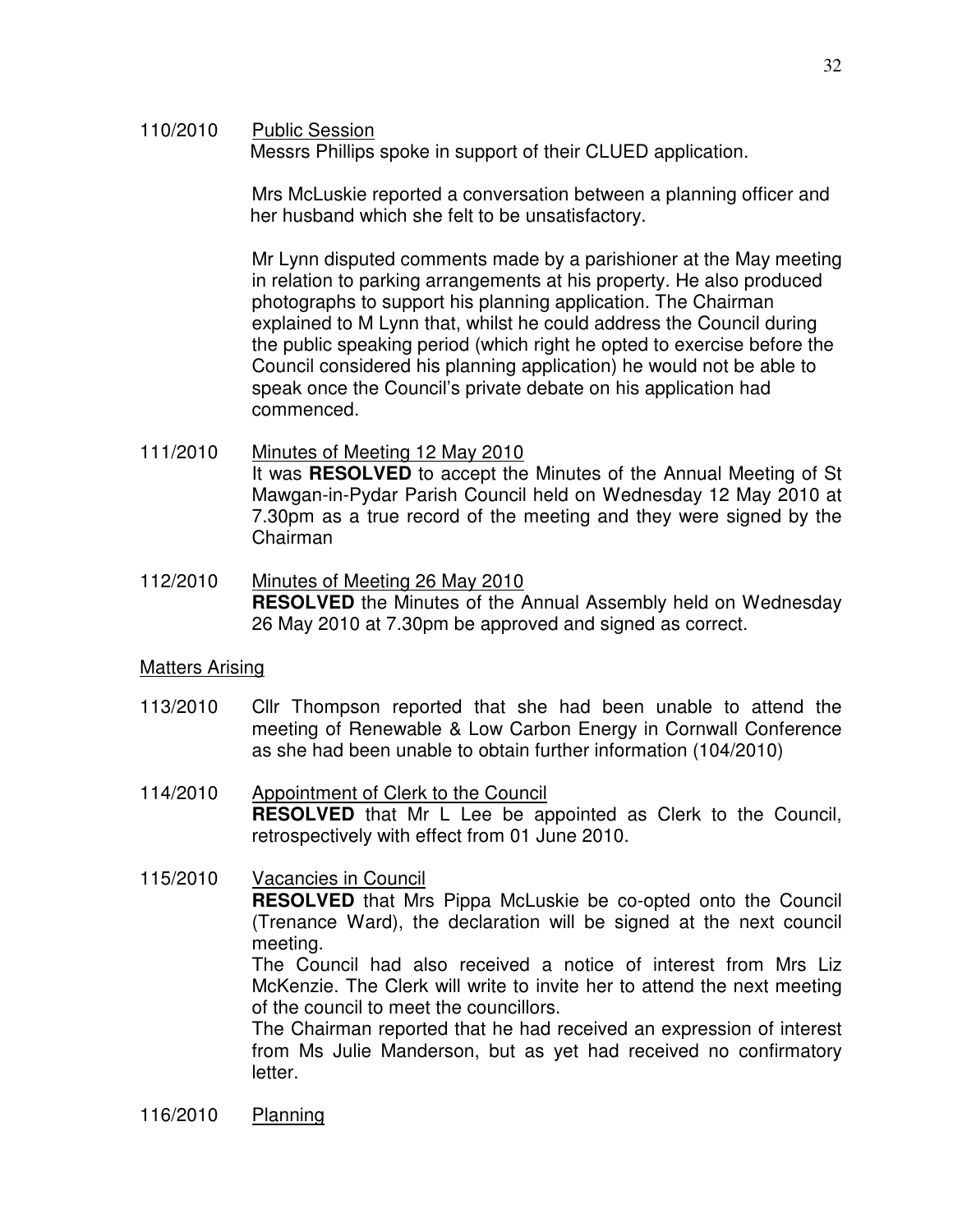(a) Applications

 i) Lay – 10/00552 – Erection of extensions to form utility room, en-suite shower room/store and first floor sitting room. Son-Kla, Gwel-An-Mor, Mawgan Porth. **RESOLVED-** to Object as the proposed roof elevations make the roof extension appear a dominant feature rather than it remaining subservient to the main roof. This appears contrary to the Council's Design Guide for Extensions and produces an incongruous result particularly when viewed from either side of the property.

ii) Raby – 10/00585 – Increase height of existing barn to 8m in timber frame and cladding Saffron Close, Trevenna Cross, St Mawgan. **RESOLVED -** no objections

iii) Cooper – 10/00591 – Widening of entrance, new timber frame building and garden extension. Hylton, Lanvean, St Mawgan. **RESOLVED -** no objections

(iv) Gaylard – 10/00613 – Alterations and extensions to existing creamery, associated infrastructure and landscaping. The Creamery, Trevarrian.

Cllr Corbett left the meeting prior to discussion of this item & Cllr Atkinson took the chair.

**RESOLVED -** to object as the proposed extension involves a very substantial industrial building on Greenfield land that does not currently form part of the site and thus conflicts with Policy 14 of the Restormel Local Plan in relation to development within AGLVs. It will also result in an increase in traffic movements to and from the site.

Cllr Corbett returned to the meeting & took the chair.

Cllr. Atkinson left the meeting

v) Atkinson – 10/00586 – Tree works in a conservation area to remove dead and broken branches of Monterey pine. Langweath House,

Lanvean. The plans for this application had not been seen. **RESOLVED** to defer this item for discussion at next meeting.

Cllr Atkinson returned.

 (vi) Mawgan Porth Holiday Park – 10/00666 – Construction of compound and garden area to include erection of polytunnel, workshop/store and storage shed. The Park, Mawgan Porth. Plans for this application had not been received. **RESOLVED** to defer application pending receipt of plans but to inform the Council that as the proposals involve development outside the accepted site boundaries and into the AGLV the Council is likely to object.

# (b) Applications deferred at May meeting

(1) Mawgan Porth Holiday Park Ltd. 10/00445 - Construction of 6 timber decks and erection of 5 yurts and permanent cookhouse and shower (amended design 09/00889) The Park, Mawgan Porth. **RESOLVED** to object to this application. The yurts have been placed in a different, more visible site to the approved plans. There is also an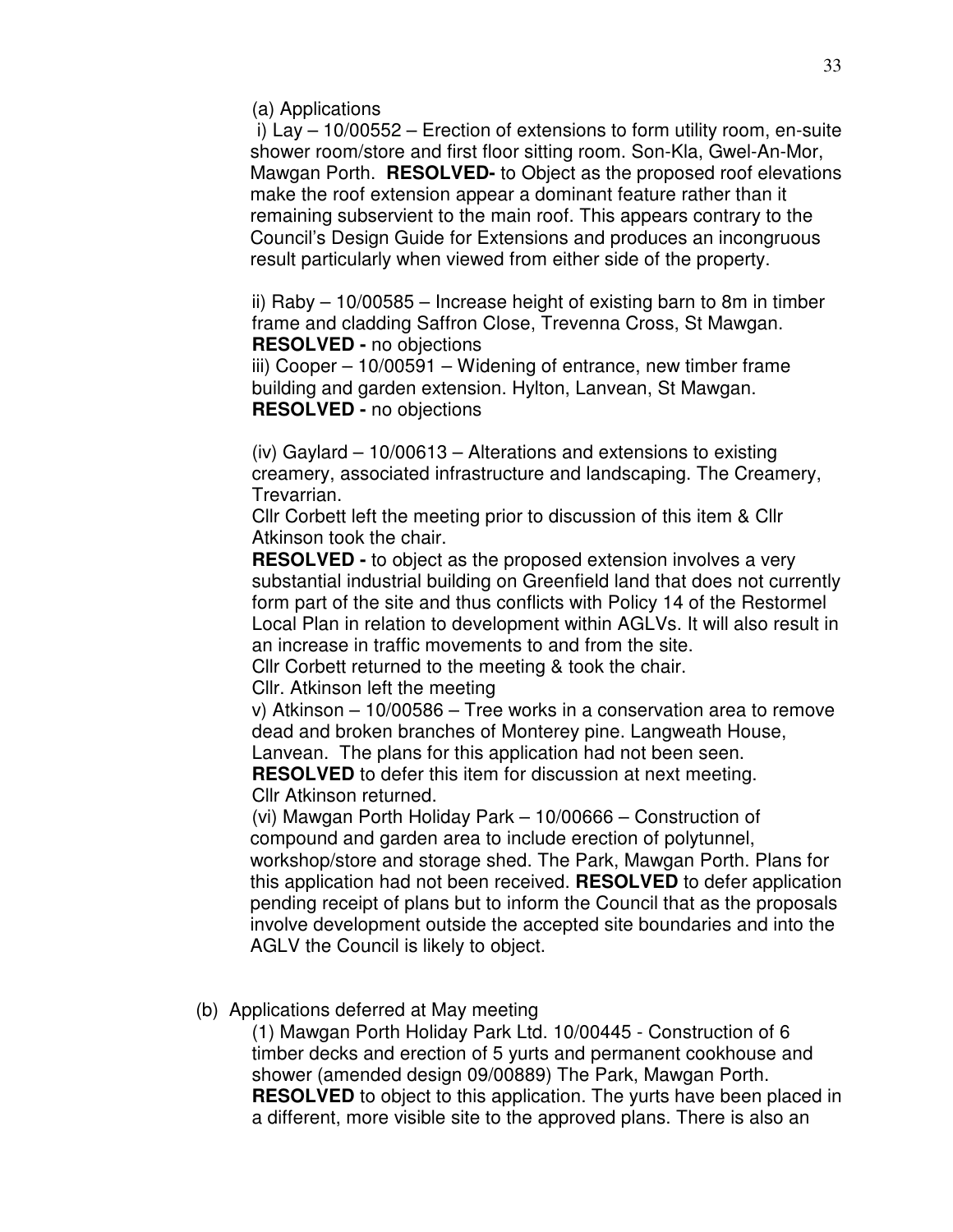additional building which was not shown on the original plans. It was noted that Cllr Fitter will be proposing a site visit to view the yurts as well as considering application 10/00666.

(2) Lacefern Ltd 10/00447 - Proposed redevelopment of workshop to 7 holiday units. Merlin Farm, Mawgan Porth **Resolved-** to object on the basis that the scheme falls outside the normal criteria for barn conversions in that the building is a modern farm building not 'worthy of preservation' in its own right. It was considered that approval of this application in its present form might set an unfortunate precedent

 (3) Mr & Mrs Lynn- 10/00469 - Replacement dwelling and annexe, amended design to extensions approved under 07/01123 dated 7 November 2007. Blue Horizons, Trenance, Mawgan Porth. **Resolved**to object to this application whose details were substantially the same as for the previous scheme to which the PC had also objected. This appeared to the PC to be an overly large replacement dwelling for the site and thus to conflict with the rationale of LP Policy 32 ( to protect Areas of Special Character from over-development). The North and South elevations were considered unsatisfactory and did not achieve the improved level of design demanded by PPS 1. The PC concurred with the remark of Mr Edmondson (senior planning officer) that if the existing building had to be demolished a new design might have been preferable. During discussion of the above item Mr Lynn repeatedly sought to interrupt proceedings. Cllr. Thompson wished to have her name recorded as she did not agree with Council's objection. The Chairman was forced to suspend the meeting and Mr Lynn was requested to leave which he at first refused to do. Eventually the meeting was reconvened on Mr Lynn's departure.

### (c) Advice from Cornwall Council

 (1)Notice of Local Council Planning Forum Saturday 19 June. Cllr Barry to attend. Clerk to advise Cornwall Council. (2) Proposed Conversion of garage to bedroom with en-suite & Construction of utility room. Sea Breeze, Mawgan Porth. Granted (3) Notice of Consultation on the Empty Homes Strategy. Comments or suggestions can be made at www.cornwall.gov.uk/emptyproperties (4) List of training dates received from Cornwall Council. Cllr Thompson to re-circulate to all councillors.

#### (d) Other issues

(i) Skinner - Mawgan Porth Holiday Park – 09/01656 – Construction of 5 holiday apartments  $(1 \times 6 \text{ bed}, 1 \times 5 \text{ bed}, 1 \times 4 \text{ bed}$  and  $2 \times 1 \text{ bed}$ . Cornwall Council Planning Committee decision. Noted that determination of this application has been deferred by CC. The meeting between the chairman, vice chairman and Cllr Mitchell and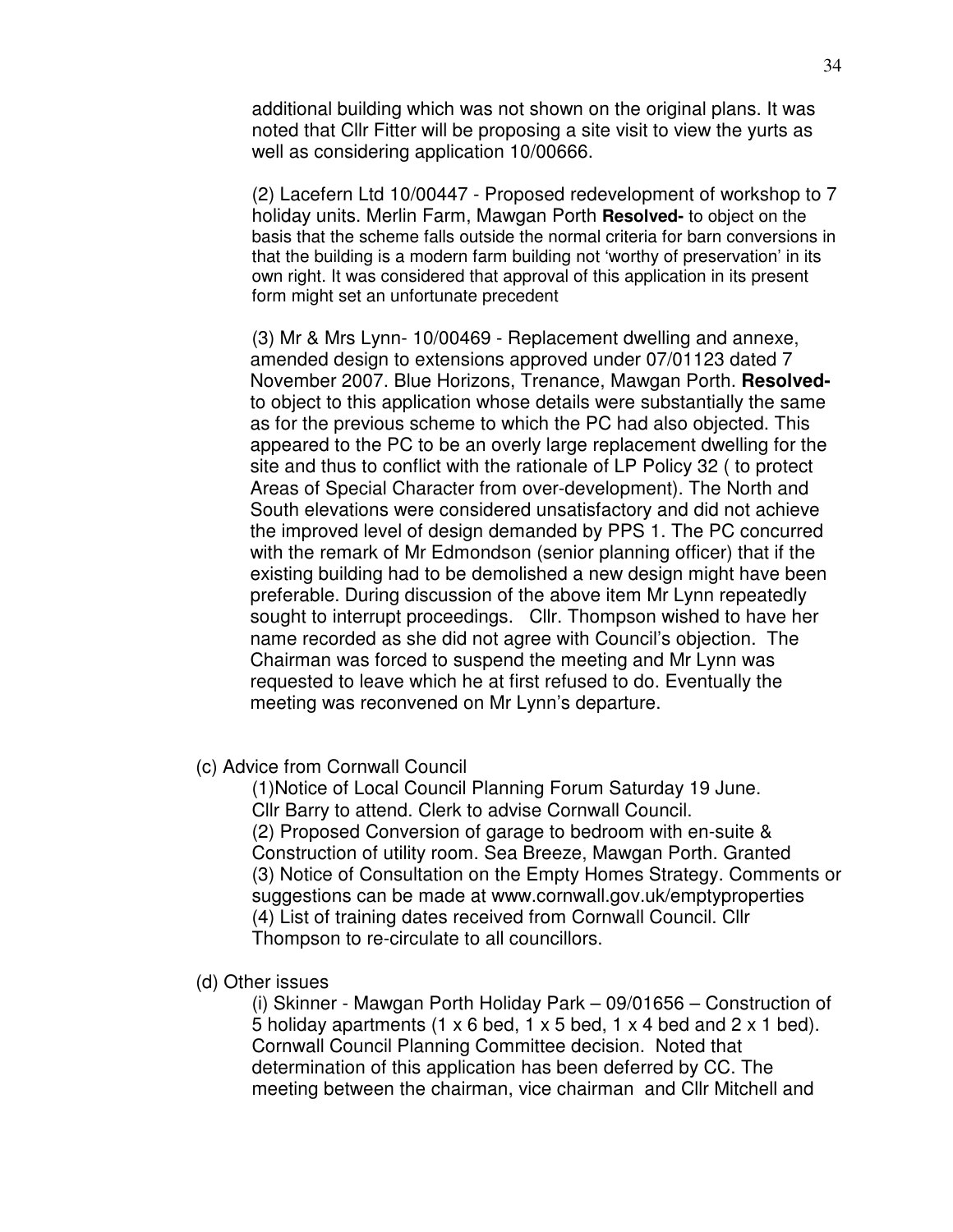senior planning officers to discuss recent developments at this site took place on 8 June resulting in a useful exchange of views.

(ii) Phillips – 10/00582 – CLUED Application – Certificate of lawfulness for existing use of land for the purpose of camping in tents, motorised caravans and touring caravans. Trevarrion Holiday Park, Trevarrian, Mawgan Porth. **RESOLVED** to advise Cornwall Council that the applicants have advised that this strip of land has been pitched on for the last 50 years and that the Parish Council has no reason to believe that this is not the case.

(iii) Donnelly -  $10/00676$  – discharge of conditions 2 & 3 of 07/01544 and 10/00677 – discharge of conditions 2,4,& 5 of 07/01769. Ramwood, Lanvean. Noted

 (iv) Redevelopment of the Riviera Lodge Inn – The owners have informed the PC that the approved scheme is no longer considered financially viable and that, following discussions with a planning officer, it is intended to change the present scheme to a development of 8 holiday cottages. The PC's comments are invited. **Resolved-** that the Chairman would respond on the PC's behalf and in the light of the discussion of the site that had taken place with senior planning officers on 8 June.

- 117/2010 **RESOLVED** to suspend standing orders and to extend the meeting in view of the remaining business.
- 118/2010 Newquay Area Committee Cllr Thompson had previously circulated a report & reminded council of the U-Choose Government Participating Scheme. She also advised that the Committee was now named ' Newquay/St Columb Community Network'.
- 119/2010 Mawgan Porth Beach It was noted that the old railing at the top of the North Steps still needed removing and the Clerk would write to Cornwall Council Footpaths over this. The dog waste bin at the Steps also needs replacing, however SERCO has informed our beach contractor that it will only empty the principal dog waste bin at the main entrance. Paul Roberts had volunteered to intercede. Cllr Old apologised for not finalising the repairs to the disabled access but agreed he would attend to it prior to the next meeting.
- 120/2010 Playing Field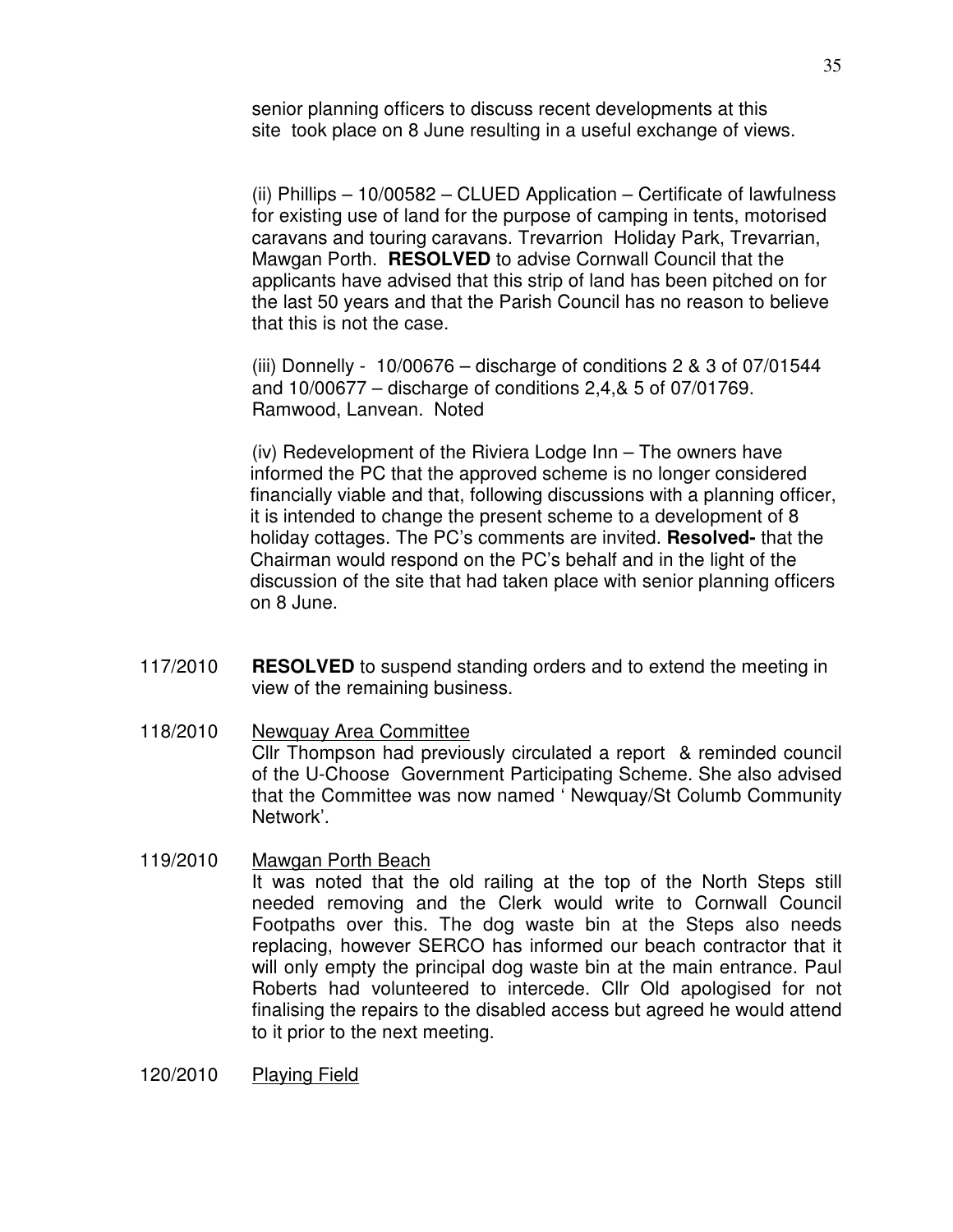Cllr Coles advised that she had repaired the goalpost & it was now safe. She is arranging for the roundabout to be inspected by Dave Taylor.

- 121/2010 Burial Ground/Closed Cemetery Paul Roberts is liaising with the convent regarding trees that need removing. A planning application may be required.
- 122/2010 Footpaths The annual grant from Cornwall Council for maintenance has been agreed in the sum of £1210. The top half of footpath 39 has been repaired but the bottom half remains outstanding. There is a spring on the footpath running between Quarry & the North Steps. Ownership is to be investigated in order that remedial action can be taken & the Clerk will contact Cornwall Council.
- 123/2010 Council Website Project Clerk to discuss with Cllr Mitchell
- 124/2010 Appointment to Committees & Organisations Chairman to make further enquiries before proceeding – for next agenda.
- 125/2010 Review of Standing Orders Part 2 of model document received. **RESOLVED** that Clerk would compare model to existing Standing Orders & make recommendation to council.
- 126/2010 Other reports It was reported that Paul Roberts had reached agreement in principle with the landowners regarding The St Joseph's Well Project. A detailed scheme is being worked on prior to obtaining quotations.
- 127/2010 Accounts

It was **RESOLVED** to pay the following accounts:

| T Michell                 | Maintenance - May 2010   | £ 938.72 |
|---------------------------|--------------------------|----------|
| P Roberts                 | Clerks Salary & bin bags | £ 567.72 |
| Mawgan Porth Village Hall | Hire April & May         | 54.00    |
| Playsafety                | <b>RoSPA</b> Inspection  | 74.03    |
| M Farmer                  | Beach Cleaning - May     | £ 671.00 |
| Total                     |                          | £2305.47 |

## 128/2010 Gift for Retiring Clerk It was **RESOLVED** that Paul Roberts be presented with